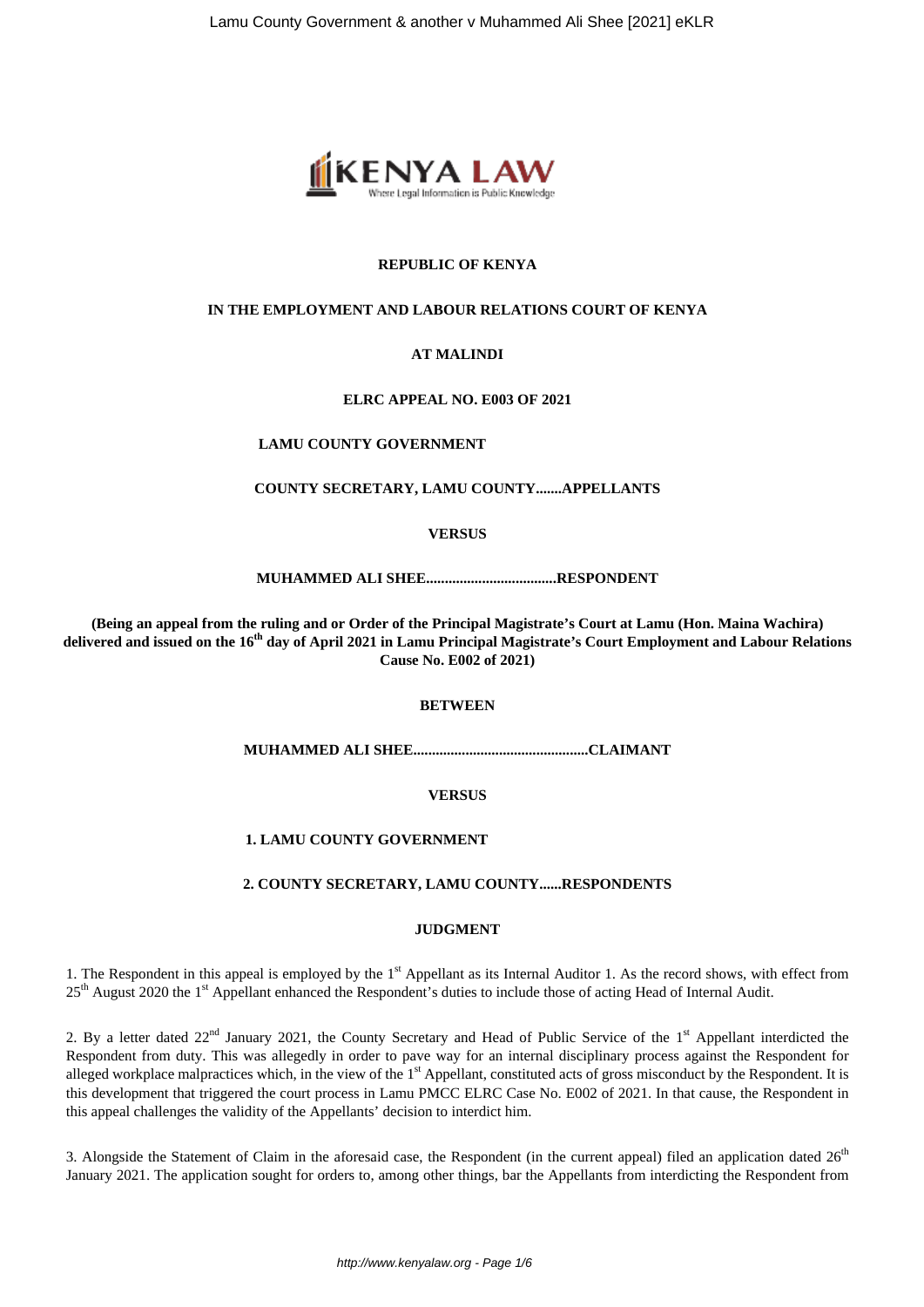his duties pending the hearing and determination of the application and thereafter the main Claim.

4. From the record, on 28<sup>th</sup> January 2021 the trial court issued interim orders to bar the Appellants from interdicting the Respondent. The orders were later confirmed on 16<sup>th</sup> April 2021 after hearing all the parties. It is these orders that triggered the current appeal.

5. The appeal is premised on a Memorandum of Appeal dated  $27<sup>th</sup>$  April 2021. It raises seven (7) grounds of appeal but which for purposes of submissions were condensed into three (3).

6. The appeal has come up for directions a couple of times. Throughout these sessions, the Respondent's Counsel has not attended court despite service.

7. On 4<sup>th</sup> October 2021, the Appellants took directions that the appeal be argued through written submissions. Although the Appellants' Counsel filed submissions, the Respondent's Counsel did not.

8. In their submissions, Counsel for the Appellants set out the consolidated grounds of appeal as follows:-

a. Whether or not the learned trial magistrate erred in law and fact in unreasonably, unjudiciously and wrongly allowing the Respondent's application dated  $26<sup>th</sup>$  January 2021 which sought for an order of injunction against the Appellants.

b. Whether or not the learned trial magistrate erred in law and fact in failing to find that the Honourable Court had no jurisdiction to interfere with the disciplinary processes of the Appellants between an employer and employee.

c. Whether or not the learned trial magistrate erred in law and fact and fatally misconceived the law in making a further order suspending the letter of interdiction and reinstating the Respondent to full pay which orders were never sought in the application dated 26<sup>th</sup> January 2021.

9. At the outset, it is perhaps necessary to point out that at this stage, the appellate court must avoid going into the merits of the Claim that is pending before the trial court. That shall be determined by that court on the basis of the evidence to be presented at the trial. I shall therefore consider the three (3) grounds of appeal with this in mind.

10. Regarding the first ground, Counsel for the Appellants appears to subsume several issues into one global ground. First, Counsel addresses the question whether an injunction can issue against government in view of section 16 (2) of the Government Proceedings Act and whether proceedings against government can validly be commenced without issuing the 30 days statutory notice required under section 13A of the Government Proceedings Act.

11. According to Counsel, section 16 (2) of the Government Proceedings Act forbids courts from issuing injunctions against government. Therefore, to the extent that the trial court issued the impugned injunction, it acted in contravention of the law. Thus the resulting orders ought to be set aside. Further, Counsel argues that as the proceedings before the trial court commenced without first issuing a notice to the Appellants under section 13A of the Government Proceedings Act, they were invalidly commenced. Therefore, the injunction that issued there from was irregularly issued and ought to be set aside.

12. I have anxiously scrutinized the court record in search for arguments in respect of the foregoing contentions before the trial court but found none. These issues were not points of attack against the application for injunction before the trial court. They were neither pleaded in the grounds of opposition to the application nor raised in Counsel's submissions before the court.

13. In a nutshell, the trial court was not invited to consider these grounds in determining whether to grant the injunction sought. This being the case, I do not think that it is open to this court to determine the two points. I will say no more on this.

14. Second, Counsel addresses the need for an applicant for injunction to meet the minimum conditions for grant of the orders as set out in the case of *Giella v Cassman Brown and Co Ltd [1973] EA 358*. In the Appellants' view, the Respondent did not raise a prima facie case before the trial court to warrant the grant of the order for injunction. And neither did he demonstrate that he would suffer irreparable loss that would not be adequately compensated by an award of damages if the orders sought did not issue. As a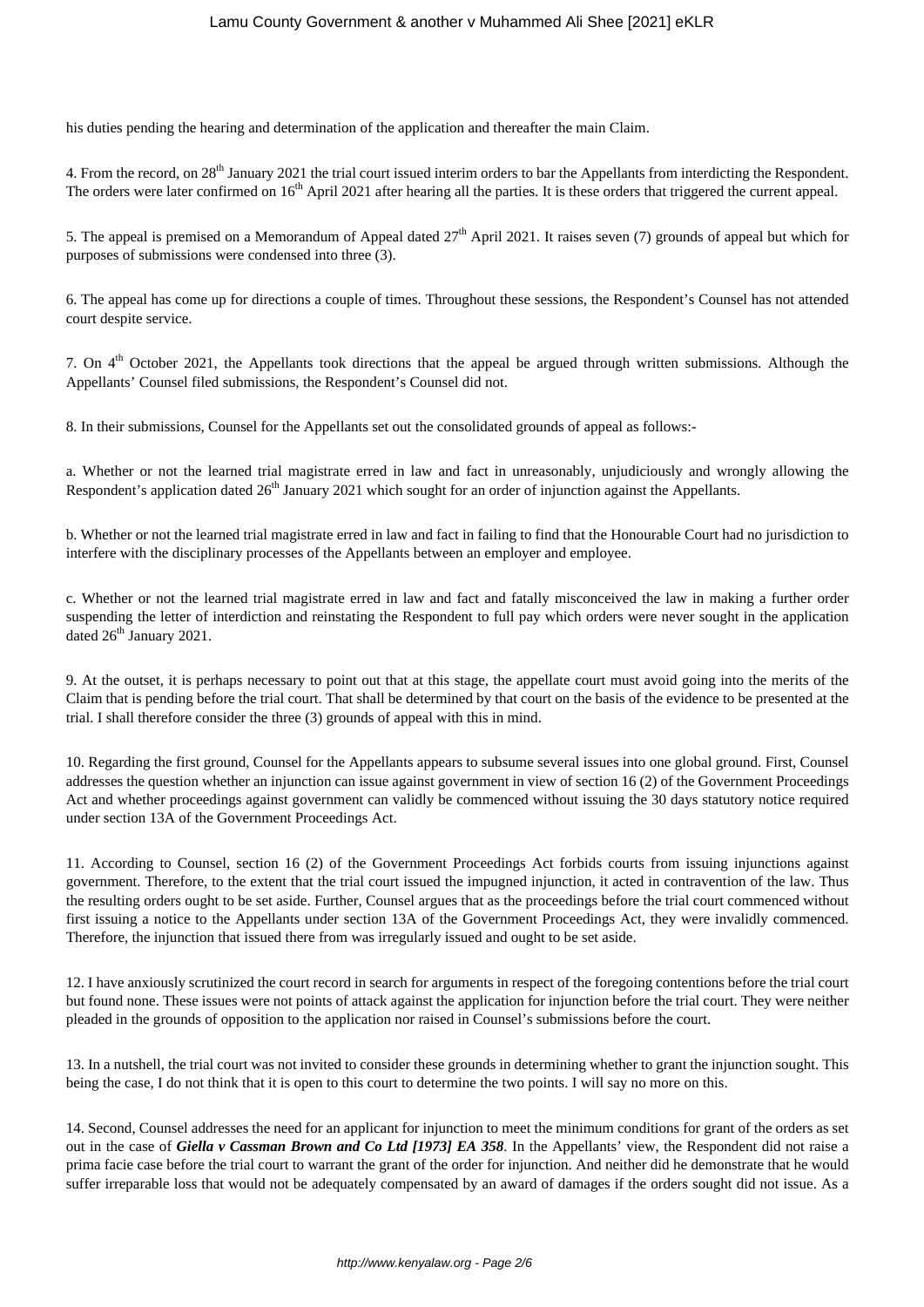consequence, the balance of convenience dictated against issuing the impugned injunctive orders.

15. I have considered this portion of the ground of appeal. On whether the Respondent established a prima facie case before the trial court, I can do no more than borrow from the reasoning in *Eldo City Limited v Corn Products Kenya Ltd & another [2013] eKLR.* Did the Respondent place before the trial court evidence which on its face was sufficient to warrant the grant of the orders" I think not. The Respondent seemed to suggest that since he had raised audit queries against a number of the 1<sup>st</sup> Appellant's officers, this necessarily triggered the Appellants' decision to interdict him. However, nothing on record suggests this. Other than conjecture, the Respondent does not draw any factual nexus between the letters he issued calling for pre audit information and the Appellants' decision to interdict him. On the contrary, the letter of interdiction mentions completely unrelated reasons as informing the decision to interdict the Respondent. What is apparent on the face of the record is that the Respondent was interdicted for the alleged failure to manage his docket well to obviate pilferage of public resources by officers under him. Consequently, I am unable to find that there was prima facie evidence to warrant the grant of an interim injunction.

16. The trial court appears to have held that because the Respondent was not granted a hearing before he was interdicted there were procedural flaws in the process leading to the interdiction which provided evidence of a prima facie case to warrant the grant of an injunction. However, I respectfully disagree with this finding.

17. As pointed out by the Appellants' Counsel, there was no evidence by the Respondent that he was entitled to a right which had been infringed by the Appellants. As I will demonstrate later on in the judgment, a preventive interdiction which is issued in order to facilitate a hearing does not violate any rights of an employee so long as the employee is ultimately heard on the charges that resulted in the interdiction. Such interdiction only serves to trigger the disciplinary process. In this case, the letter of interdiction was clear that it was the first step to an administrative process that would result in the Respondent being heard.

18. As regards whether the Respondent had demonstrated that if an order of injunction did not issue, he will suffer irreparable damage that would not be capable of reparation through an award of damages, the trial court found in his favour. Yet nowhere in the Respondent's submissions before the trial court did he directly address this ground. Not even the affidavit evidence in support of the application for injunction alludes to the probable loss the Respondent would suffer should the injunction not issue.

19. What the trial court appeared to do in respect of this ground is to shift the burden of proof onto the Appellants. The trial court appeared to have relied on the Appellants' submissions that the Respondent would not suffer loss in the event he succeeded in the cause because he was on half salary and would in any event be paid what would have been withheld to turn tables on the issue onto the Appellants. While disagreeing with the Appellants' argument, the court observed as follows:-

**'' As the respondent submitted, if the applicant succeeds in the disciplinary proceedings, he will be entitled to payment of the withheld salary and he would be back to work. Although it may sound simple, stopping or interfering with a person's source of income can have many consequences which may not be compensated by way of damages. Although it is submitted that the applicant would not suffer any irreparable damages that cannot be compensated by way of damages if the orders he is seeking are not granted at this moment, the balance of convenience lies on the part of the claimant rather than the respondent's side.''**

20. By this the court simply ignored the Respondent's responsibility to demonstrate the irreparable loss he would suffer if the orders sought were not granted. It disregarded the Appellants' submission that the Respondent had in any event not presented any evidence of the loss he would suffer should the orders not issue.

21. I respectfully think that the court erred in failing to find that the duty lay on the Respondent to demonstrate that failure to grant the orders would occasion him irreparable loss and that the Respondent had not provided this evidence. I therefore allow ground one of the appeal in so far as it relates to the failure by the Respondent to establish grounds for the grant of injunctive orders as set out in the *Giella v Cassman Brown* case.

22. The second ground of appeal relates to the court's jurisdiction to intervene in disciplinary proceedings against employees commenced by an employer. The Appellants hold the view that the court has no jurisdiction to intervene in the process. In their view, intervention by the court in the process interferes with the employer's prerogative to manage the workplace.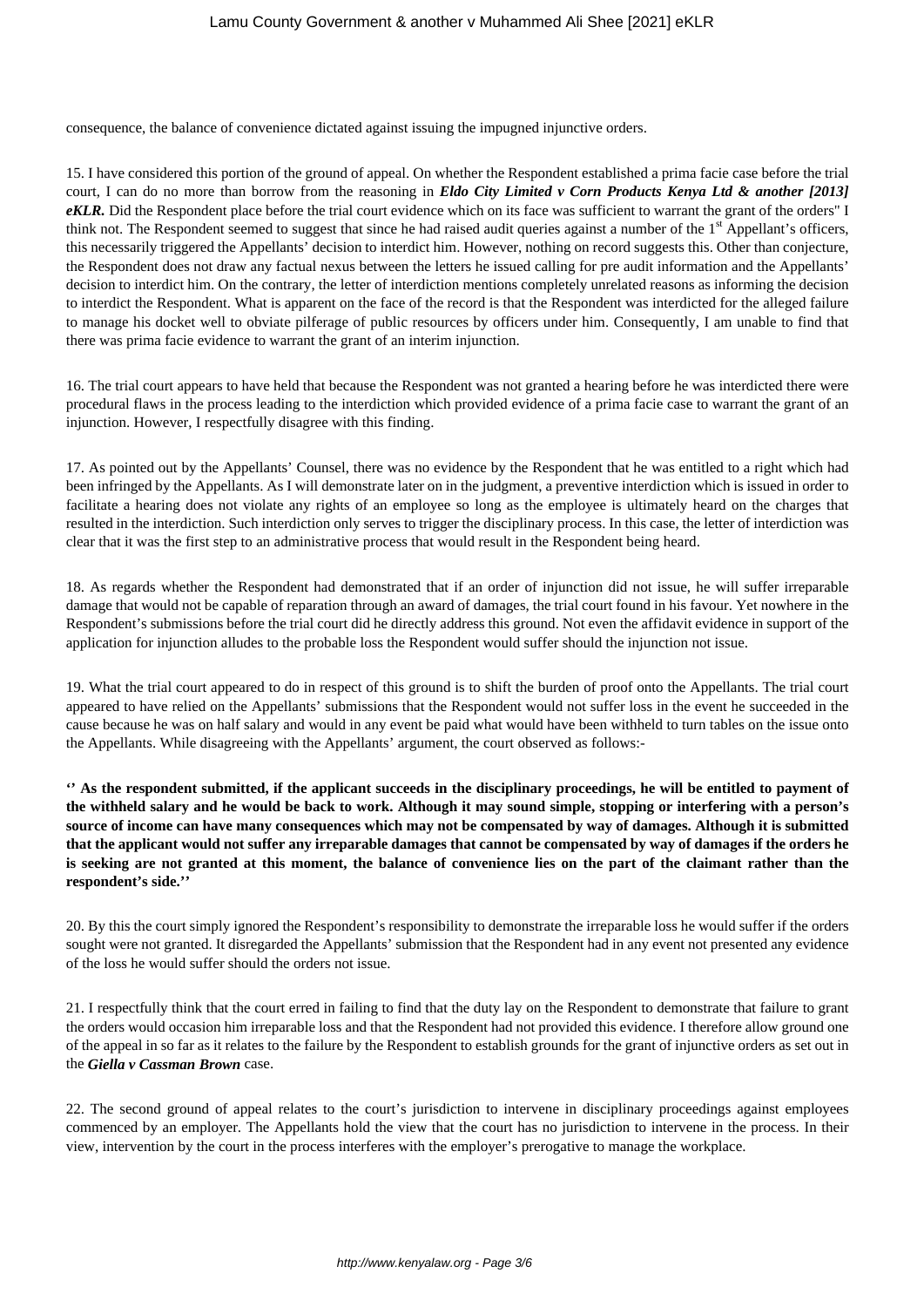23. Whether courts have jurisdiction to intervene in an internal disciplinary process by an employer is, I think, a settled question. Courts have jurisdiction to do so.

24. However, this jurisdiction must only be invoked in the clearest of cases and usually as a last resort. The court will only intervene where it is clear that to permit the process to go on will result in manifest injustice to the employee where the process itself is being conducted in a manner that materially derogates from the law or internal regulations agreed on by the parties.

25. Employment law does not define the term ''interdict''. In ordinary parlance, the term means to prohibit or forbid something. Therefore, in matters employment it may be used to denote the stoppage of an employee from working for a particular reason.

26. However, it is suggested that when referred to in employment contracts, the term has no fixed meaning and must be construed in the context it is used. For instance, in some instances, it is used to denote the fact of permanent termination of a contract of service. Yet sometimes, it is used to denote the fact of the temporary suspension of the contract of service pending some disciplinary process. It is in this latter context that the term is sometimes used interchangeably with the term ''suspension''.

27. In considering whether an interdiction has the potential of materially prejudicing an employee, the court needs to draw a distinction between disciplinary/punitive and administrative/preventive interdictions. Where an interdiction is disciplinary/punitive it is critical that an employee is heard prior to the decision to interdict. However, where it is administrative/preventive pending further inquiry into the matter, the right to be heard at this preliminary stage is not absolute unless entrenched in statute or the contract of employment between the parties as the interdiction is only a precursor to an administrative process that will result into an eventual hearing of the dispute at a disciplinary session before the ultimate decision is rendered.

28. George Ogembo in his book, *''Employment Law Guide for Employers,* LawAfrica Publishing Ltd'' makes this helpful distinction. In his view and which I agree with, the Kenyan employment law does not have specific provisions requiring a pre suspension/interdiction hearing before the decision to interdict is rendered. This is particularly so for preventive interdictions. According to him, one has to turn to either the contract of service between the parties or some other specific statute regulating the relationship between the disputants to determine whether a pre suspension/interdiction hearing must be held before one is placed on suspension.

29. This position is reiterated by Radido J in *Kazungu Ngumbao Jeremiah & 3 others v Attorney General & 2 others [2015] eKLR.* Referring to section 87 of the National Police Service Act as read with article 47 of the Constitution, the learned judge found that a police officer facing a disciplinary interdiction or suspension is entitled to a hearing before the decision to interdict or suspend is reached. But this is because section 87 of the National Police Service Act specifically requires that such disciplinary proceedings be subject to the dictates of article 47 of the Constitution.

30. In *Fredrick Saundu Amolo v Principal Namanga Mixed Day Secondary School & 2 others [2014] eKLR* Mbaru J appeared to suggest that prior to any interdiction being handed down, the employer must hear the employee. This is a position I am respectfully not persuaded with.

31. I think that in reaching this decision, the learned judge relied on South African decisions which categorize suspensions/interdictions without prior hearing of the affected employee as unfair suspension or unfair disciplinary action within the meaning of section 186(2)(b) of the Labour Relations Act No. 66 of 1995 (South Africa). However, as mentioned earlier, the Kenyan employment statutes have no corresponding provision.

32. Notwithstanding this position, the learned judge was clear that a court should only intervene in an internal disciplinary process in very exceptional circumstances. Indeed in a latter decision (*Victor Sammy Mutiso v Teachers Service Commission [2017] eKLR*), the learned judge underscores the need to draw a distinction between preventive and punitive interdiction and goes further to clarify that while the former may be the subject of a post interdiction hearing, the latter would usually require a hearing before a decision is taken.

33. In the case before the trial court, the interdiction was issued to the Respondent pending further disciplinary hearing. Indeed, the Respondent was notified in the letter of interdiction to show cause in writing why he should not be terminated for gross misconduct. It was a preventive interdiction.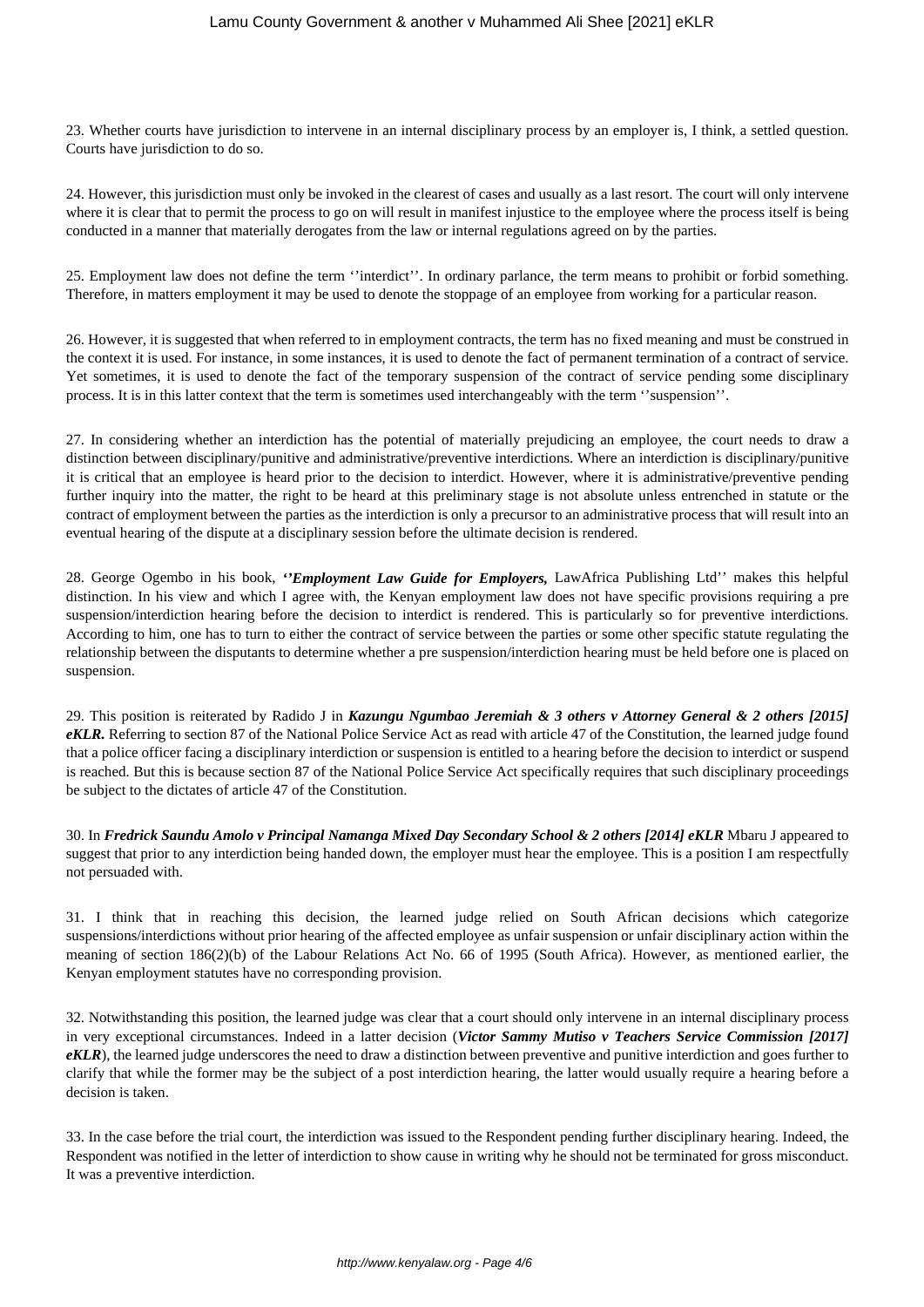# Lamu County Government & another v Muhammed Ali Shee [2021] eKLR

34. In my view, this kind of interdiction required no hearing prior to its issuance as the right of the Respondent to be heard during the disciplinary proceedings was not taken away. It was therefore not appropriate for the trial court to issue injunctive orders in the matter at this stage as to do so would only impede the Appellants' prerogative to manage and discipline the County staff. It is for this reason that I disagree with the learned trial magistrate's position that to fail to grant the Respondent a hearing at the pre interdiction stage provided a basis for holding that the Respondent had established a prima facie case to warrant the issuance of an interim injunction. Accordingly, this ground of appeal succeeds but only to the extent that the trial court's jurisdiction to issue an injunction at the preliminary stage of the case was wrongly invoked.

35. The last ground of appeal questions the propriety of the trial court's decision to issue orders suspending the interdiction and reinstating the Respondent to full pay pending hearing and determination of the case. Counsel argues that as the application dated 26<sup>th</sup> January 2021 did not pray for these orders, it was improper for the trial court to have granted them suo moto.

36. I have looked at the application filed on  $26<sup>th</sup>$  January 2021. It sought for orders to restrain the Appellants and or their agents from proceeding with the interdiction proceedings against the Respondent pending the hearing and determination of the application and thereafter the case. At the time of filing the application, the Respondent had already been served with the interdiction letter dated  $22<sup>nd</sup>$  January 2021. Indeed, the Respondent confirms this in the grounds and affidavit in support of the application dated  $26<sup>th</sup>$ January 2021.

37. The second last paragraph of the letter of interdiction reads in part as follows:-

# **''… it has been decided that you be and are hereby interdicted from exercising the duties of your office from the date of this letter pending finalization of your case.''** (Emphasis added by underlining).

38. The letter can only be understood as having taken effect on  $22<sup>nd</sup>$  January 2021, the date it was authored and served on the Respondent. The Respondent was therefore effectively interdicted as at  $22<sup>nd</sup>$  January 2021. There was no other interdiction process to forestall as was purported in the application dated  $26<sup>th</sup>$  January 2021.

39. Therefore, the Respondent perhaps ought to have sought for the setting aside of the interdiction before seeking for an injunction to prevent any further interdiction based on the facts that are the subject of the court case. But he did not. Yet, the trial court went ahead to suspend the interdiction and reinstate the Respondent to his full pay.

40. I think that the trial court erred in proceeding in the manner it did in this respect. In effect, it granted orders without having given the Appellants the opportunity to comment on the propriety of granting them. The Appellants had no notice of the fact that the orders for suspension of the letter of interdiction and reinstatement of the Respondent's full salary would issue as they had not been expressly sought and were therefore not the subject of submissions before the court. This can only have resulted into an injustice against the Appellants. Indeed this position is appropriately set out by Ndung'u J in *Elizabeth O. Odhiambo v South Nyanza Sugar Co. Ltd [2019] eKLR* when the Honourable Judge said as follows:-

**''The court, on its part, is itself bound by the pleadings of the parties. The duty of the court is to adjudicate upon the specific matters in dispute, which the parties themselves have raised by their pleadings. The court would be out of character were it to pronounce any claim or defence not made by the parties as that would be plunging into the realm of speculation and might aggrieve the parties or, at any rate, one of them. A decision given on a claim or defence not pleaded amounts to a determination made without hearing the parties and leads to denial of justice.''**

41. For the above reasons, I allow the appeal and set aside the orders of the trial court issued on 16<sup>th</sup> April 2021 and substitute them with an order dismissing the application for injunction dated  $26<sup>th</sup>$  January 2021. Costs of this appeal are granted to the Appellants.

# **DATED, SIGNED AND DELIVERED ON THE 18TH DAY OF NOVEMBER, 2021**

# **B O M MANANI**

**JUDGE**